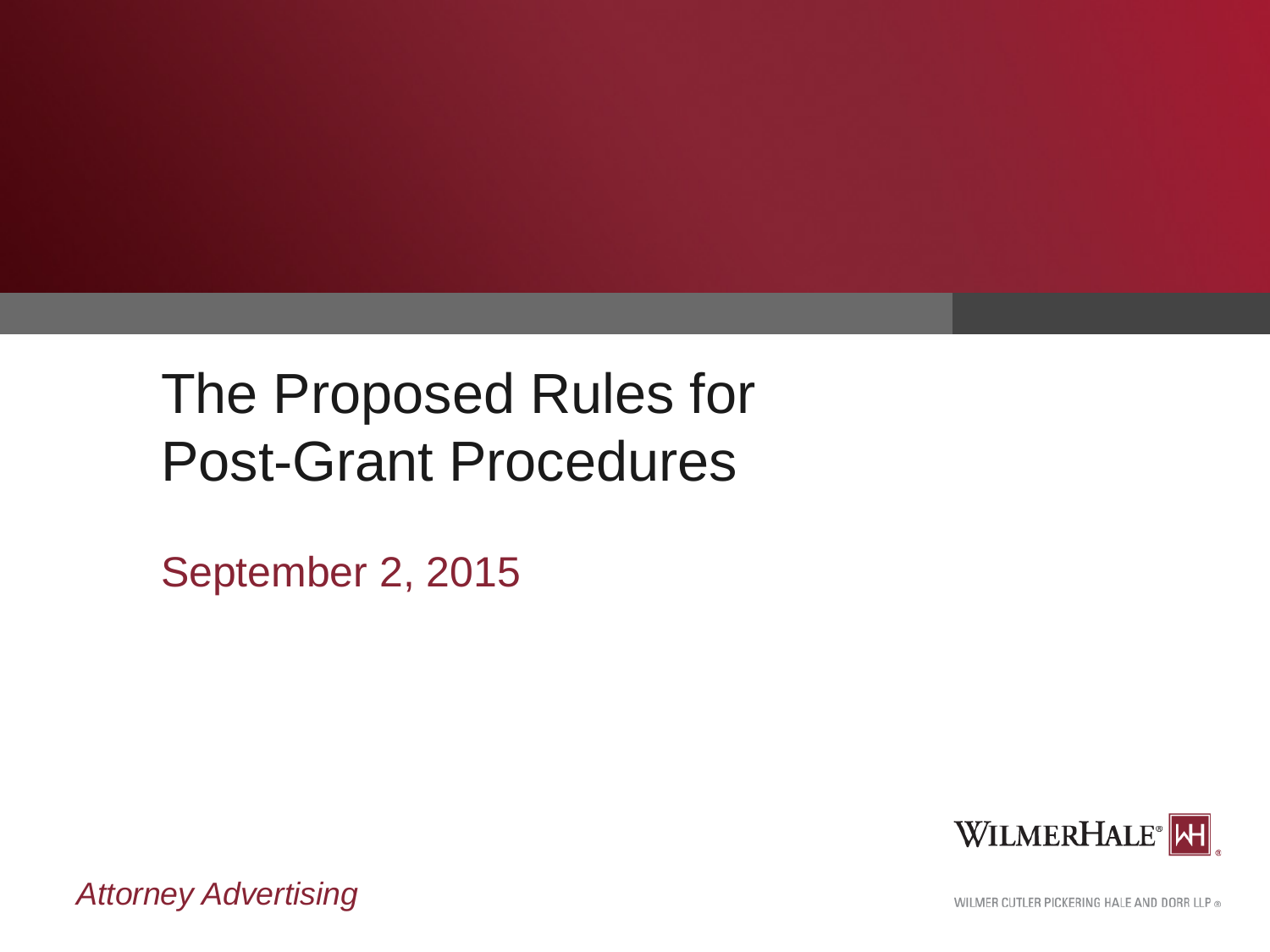





**David L. Cavanaugh** Partner and Chair, Post-Grant Patent

Proceedings Group **WilmerHale** 

**Gregory H. Lantier Partner** Intellectual Property Litigation **WilmerHale**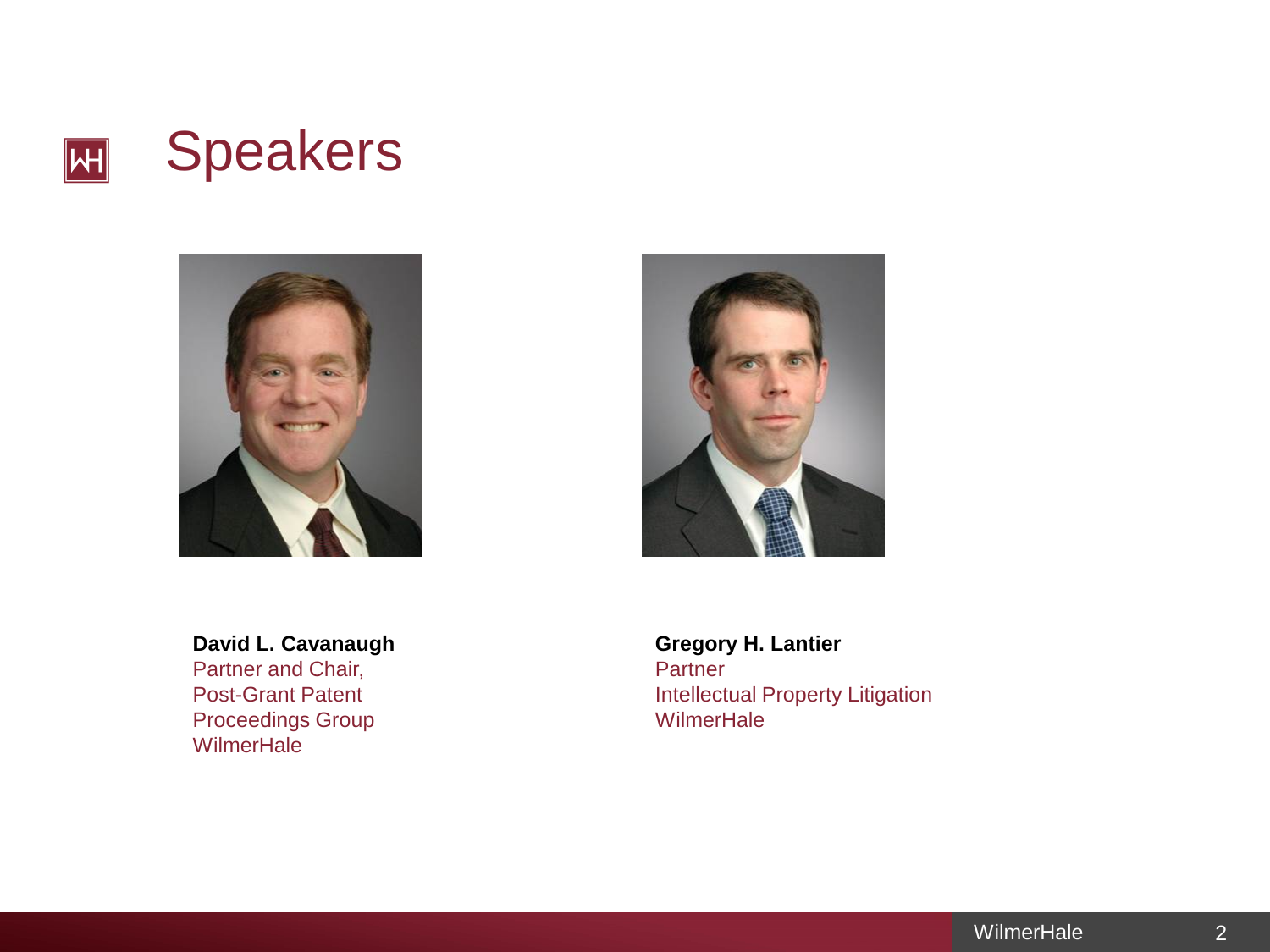## Webinar Guidelines  $\left\Vert \mathsf{H}\right\Vert$

- **Participants are in listen-only mode**
- Submit questions via the Q&A box on the bottom right panel
- Questions will be answered as time permits
- Offering 1.0 CLE credit in California and New York\*
- WebEx customer support: +1 888 447 1119, press 2

*\*WilmerHale has been accredited by the New York State and California State Continuing Legal Education Boards as a provider of continuing legal education. This program is being planned with the intention to offer CLE credit in California and non-transitional CLE credit in New York. This program, therefore, is not approved for New York newly admitted attorneys. WilmerHale is not an accredited provider of Virginia CLE, but we will apply for Virginia CLE credit if requested. The type and amount of credit awarded will be determined solely by the Virginia CLE Board. Please note that no partial credit will be awarded. Attendees requesting CLE credit must attend the entire program.*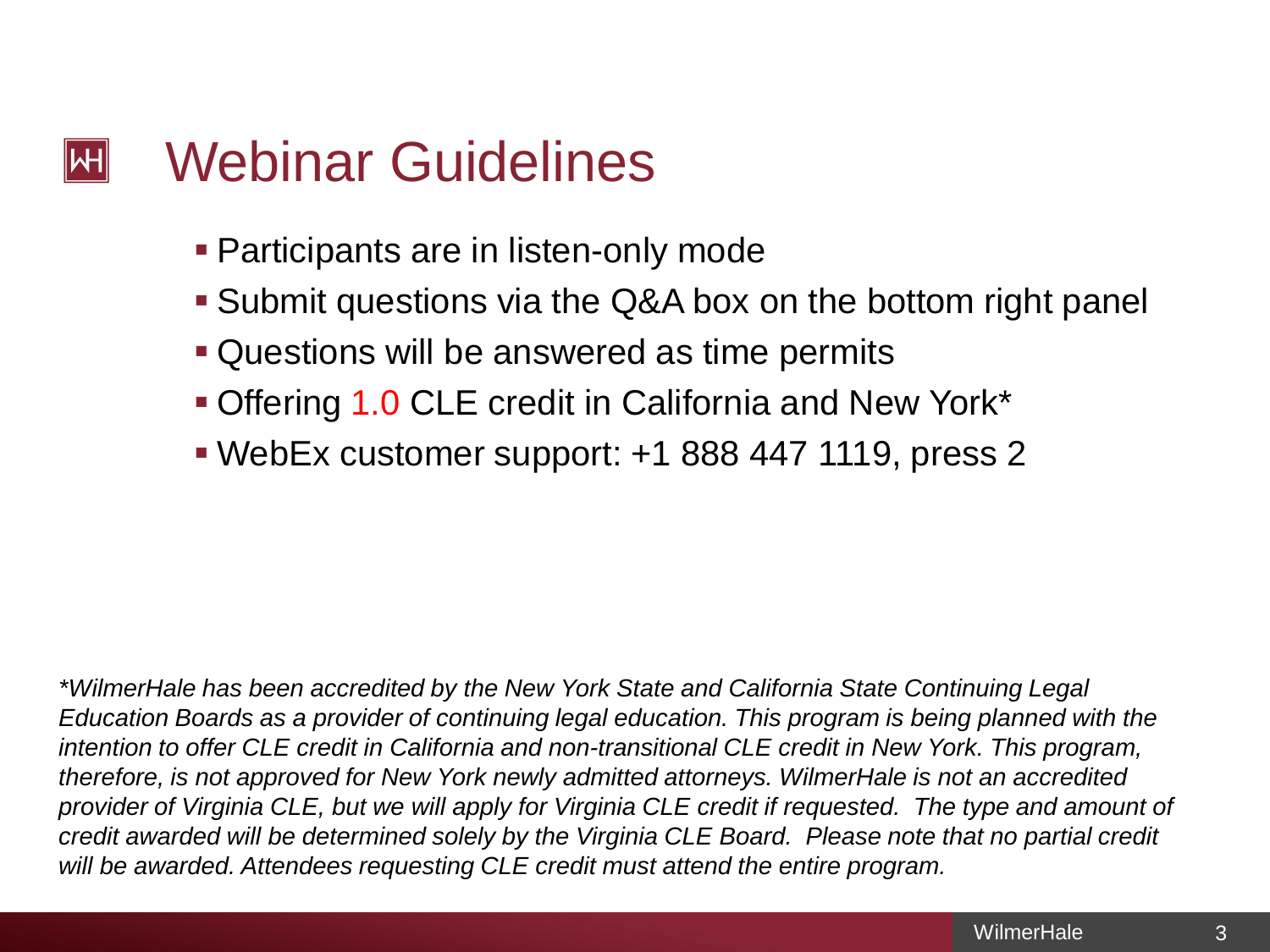

- **Proposed New Rules** 
	- Patent Owner
	- Petitioner
- General Observations
- Proposed Pilot Program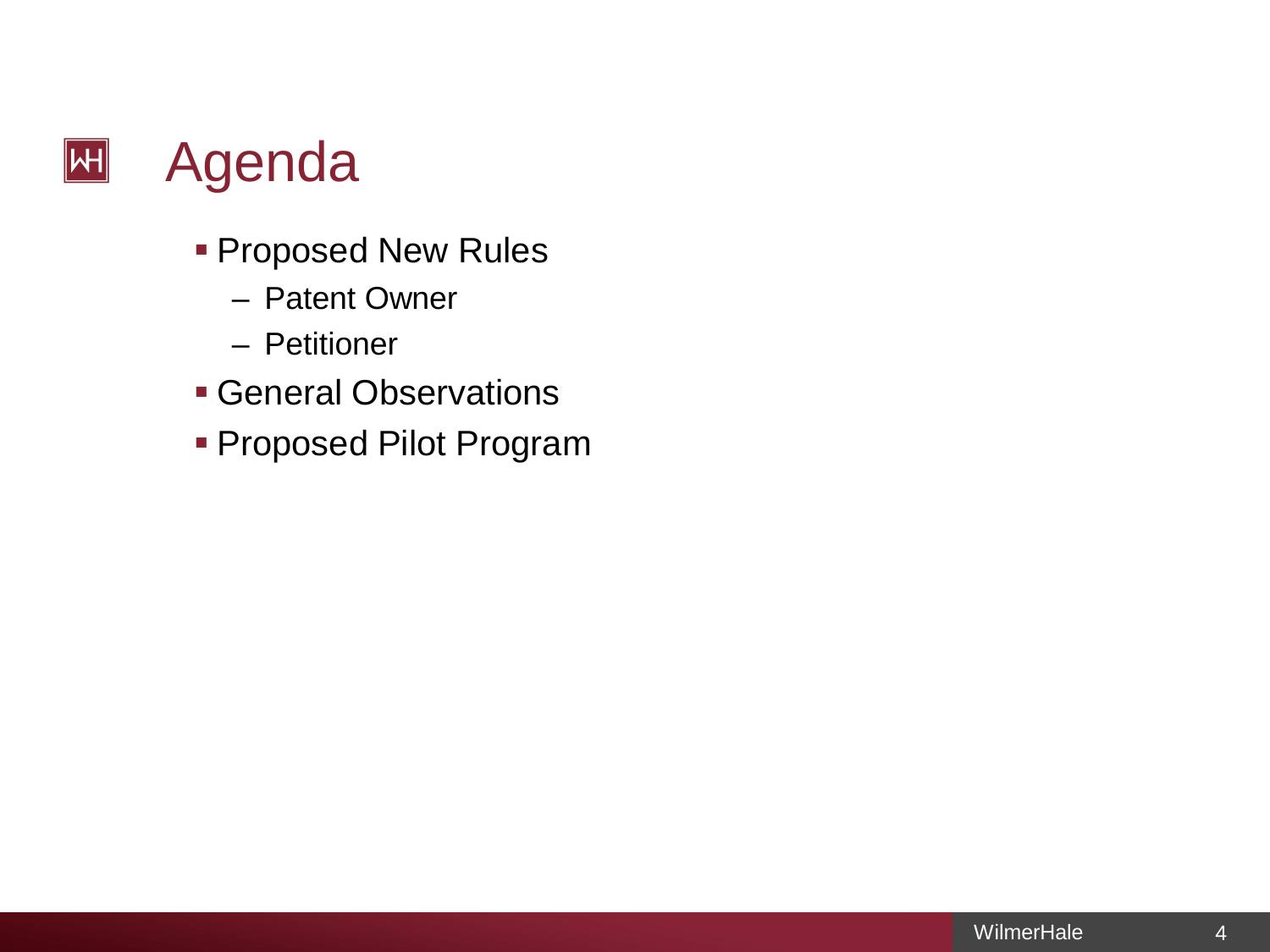## $|\mathsf{H}|$ Proposed Rule Changes

- **Address observations made by stakeholders**
- **Share information about aspects of the procedure**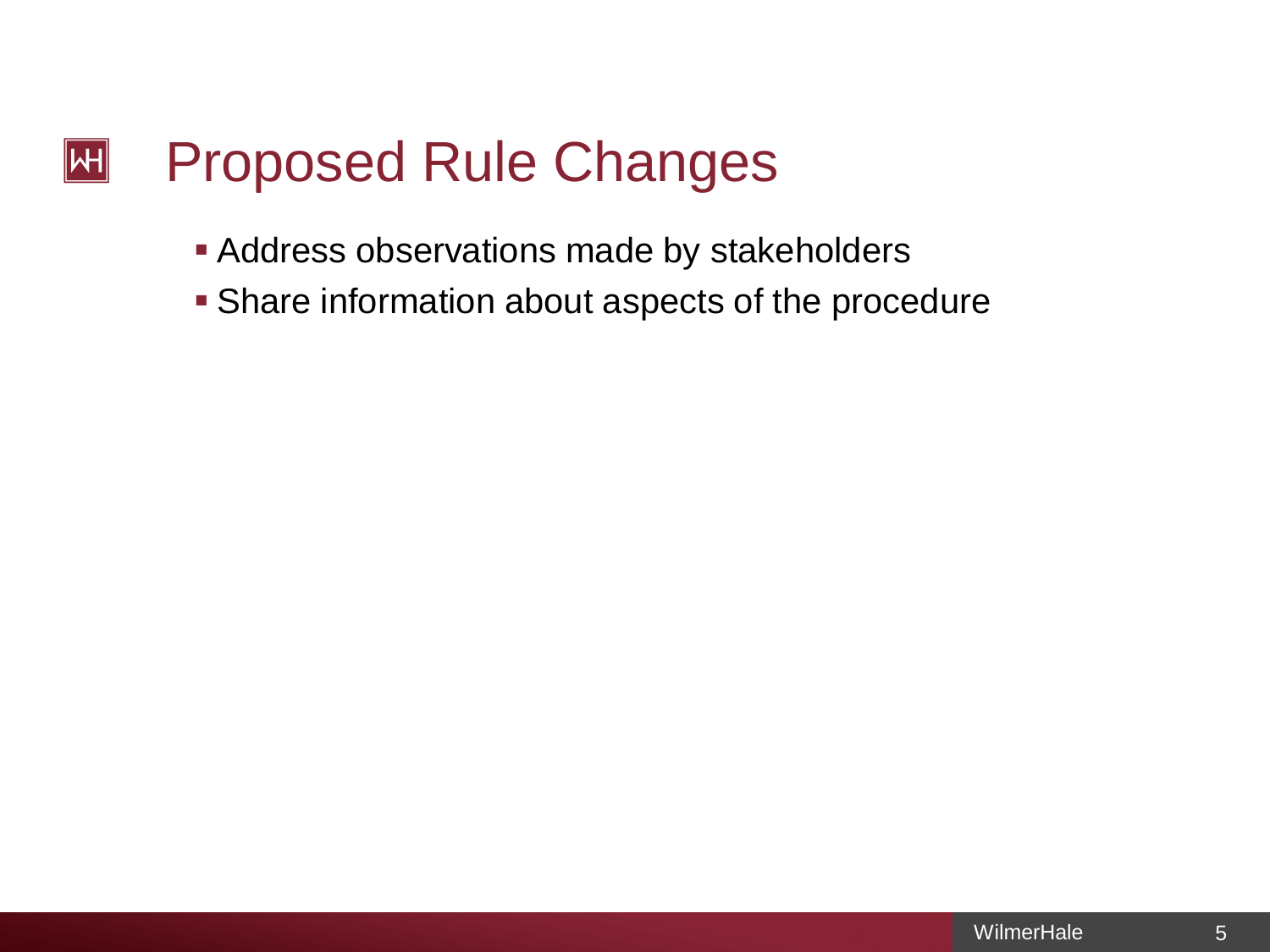# $|\mathsf{H}|$ Listening Tour

- **Nationwide tour April-May, 2014**
- **June 2014: Request for Comments** 
	- 10 broad topics
	- 17 questions
	- 1 catch-all topic
- Gather stakeholder feedback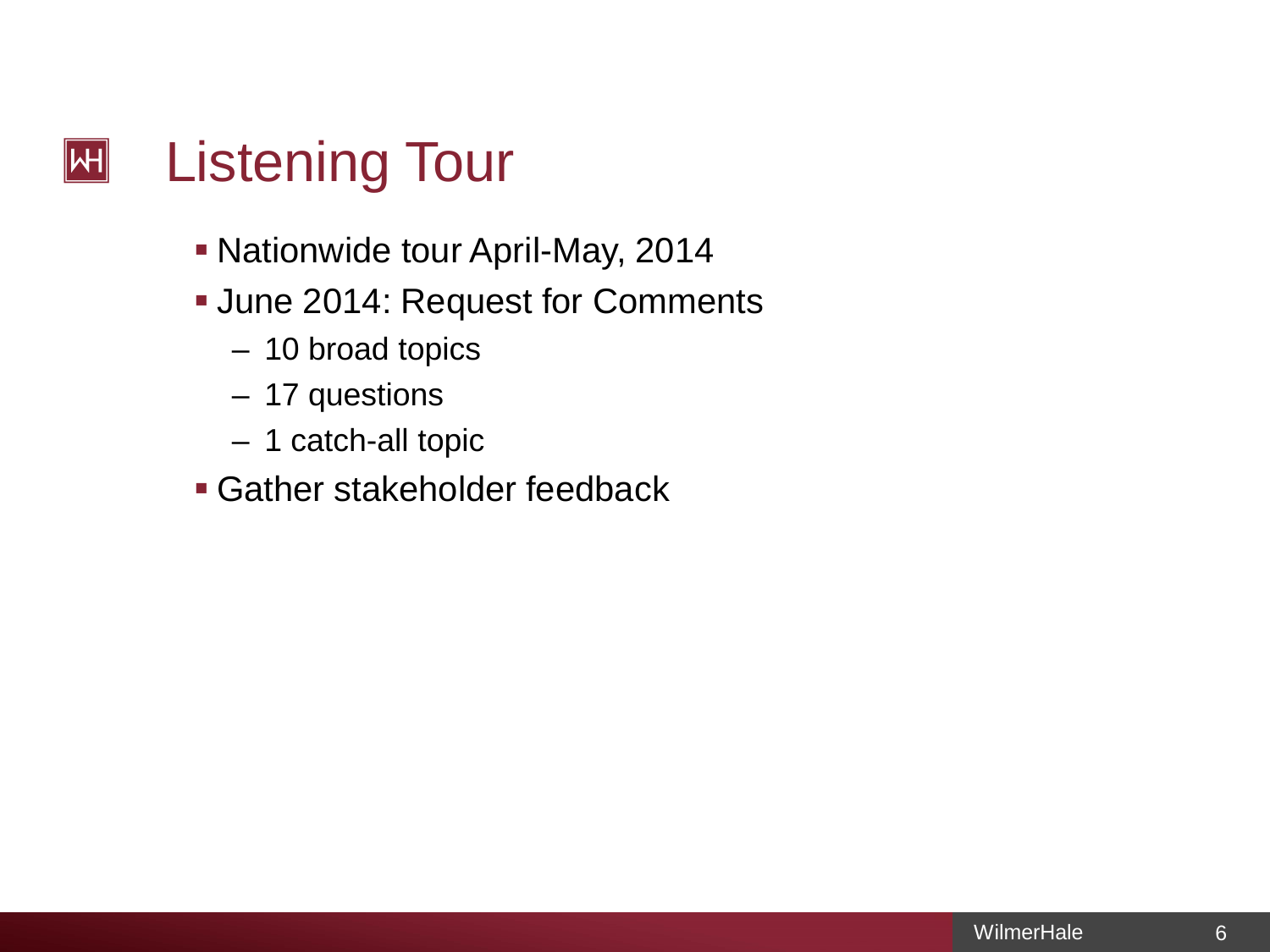#### Testimonial Evidence at Preliminary Response  $\left\Vert \mathsf{H}\right\Vert$

- **Change will likely be interesting to patent owner** 
	- Would allow patent owner to submit
		- Testimonial evidence
		- Declaration evidence
	- Along with Preliminary Response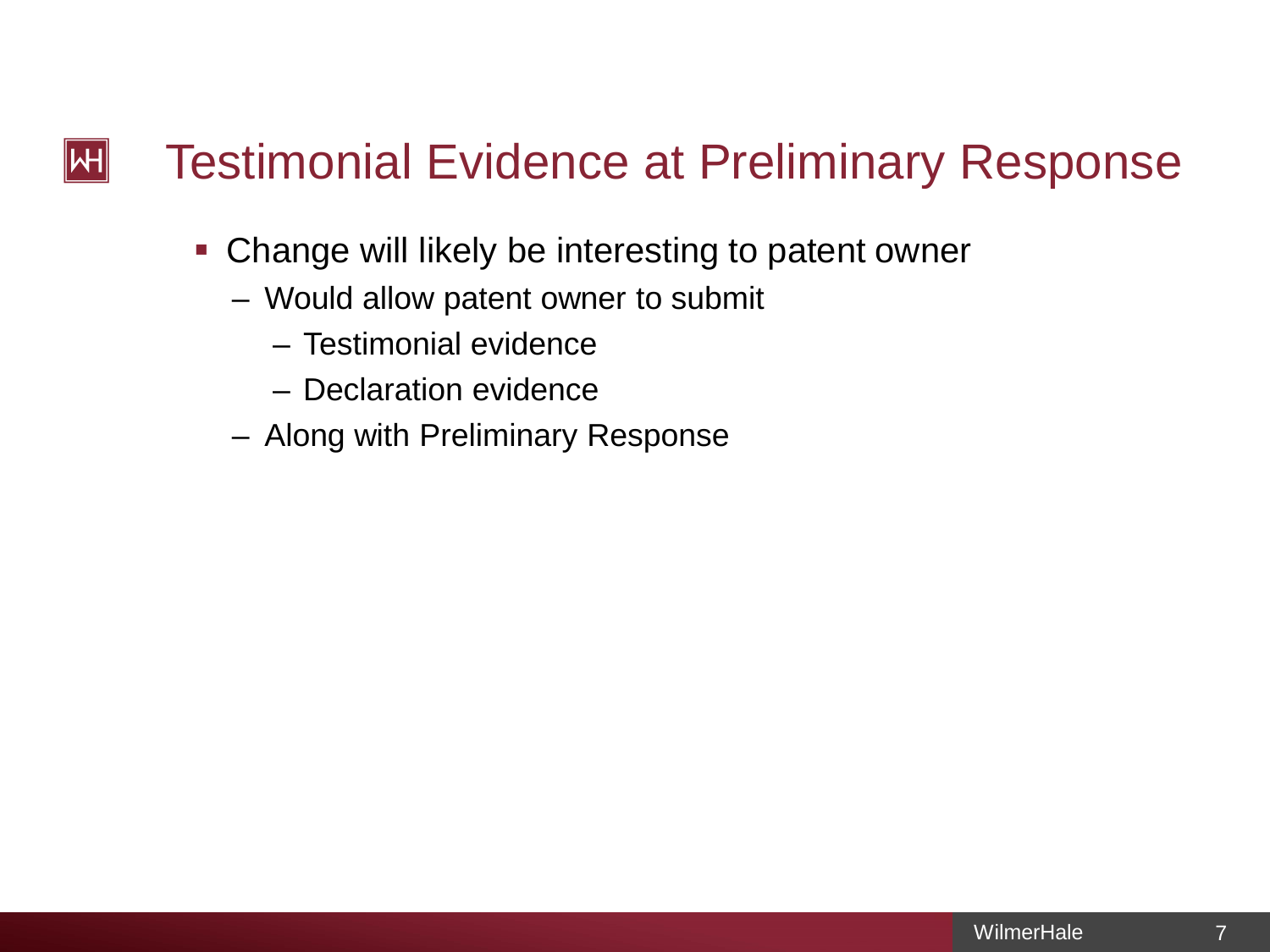### Testimonial Evidence at Preliminary Response  $\mathsf{|\mathsf{H}|}$

- Neither petitioner's declarant or patent owner's declarant will be deposed prior to decision on institution
- **Petitioner may request Reply** 
	- No reply as a right
	- Determination based on circumstances
- Board will resolve conflicting evidence in favor of petitioner for Decision on Institution only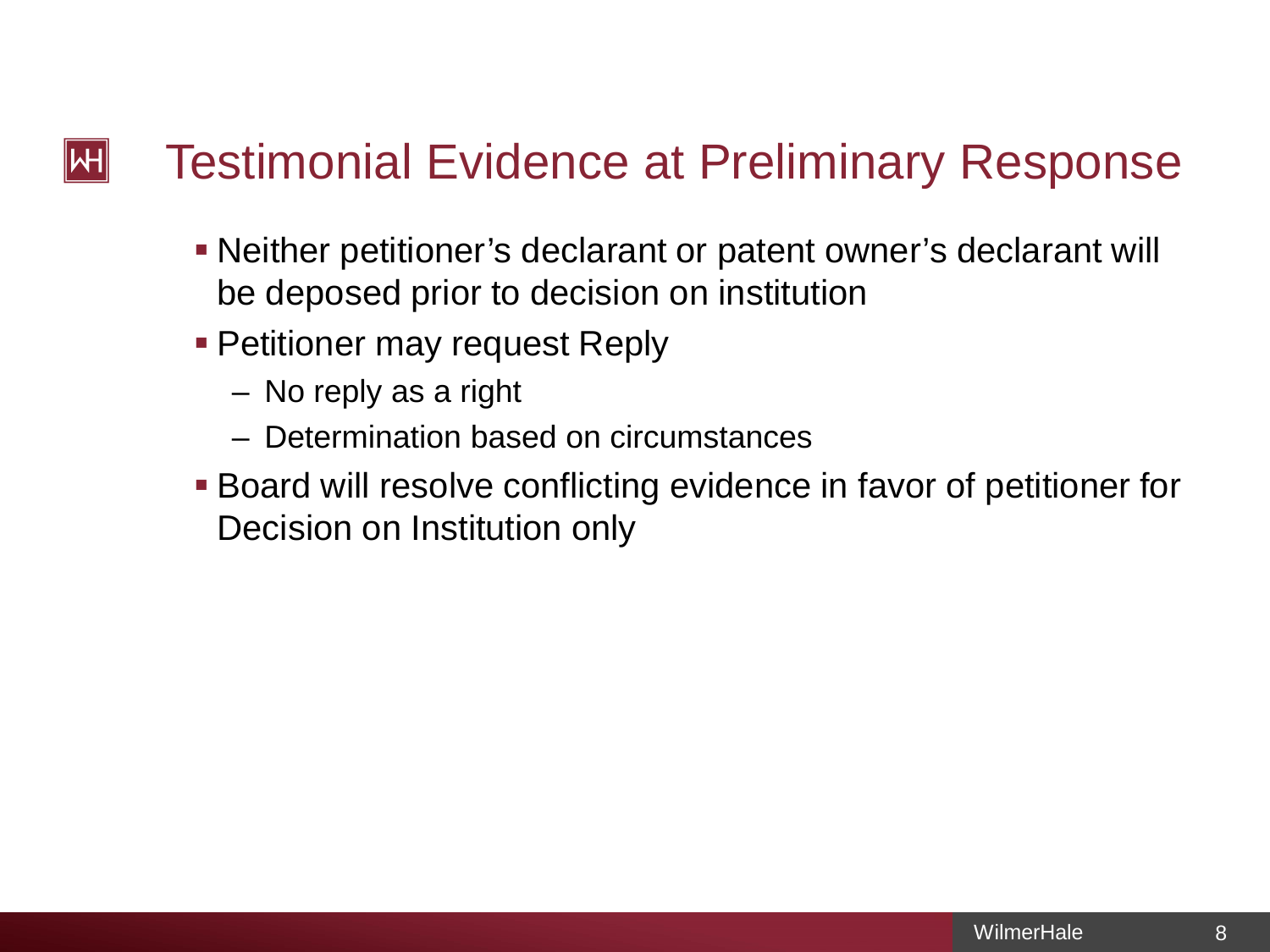### Testimonial Evidence at Preliminary Response  $\mathsf{|\mathsf{H}|}$

- Comments
	- Including testimonial evidence with Preliminary Response has been permitted
		- When the declaration was prepared in another proceeding
		- When deposition testimony was taken in another proceeding
	- What is new is the ability to prepare a declaration specifically for the proceeding
	- Reinforces strategy to engage expert early
	- Should continue to evaluate merits of filing a preliminary response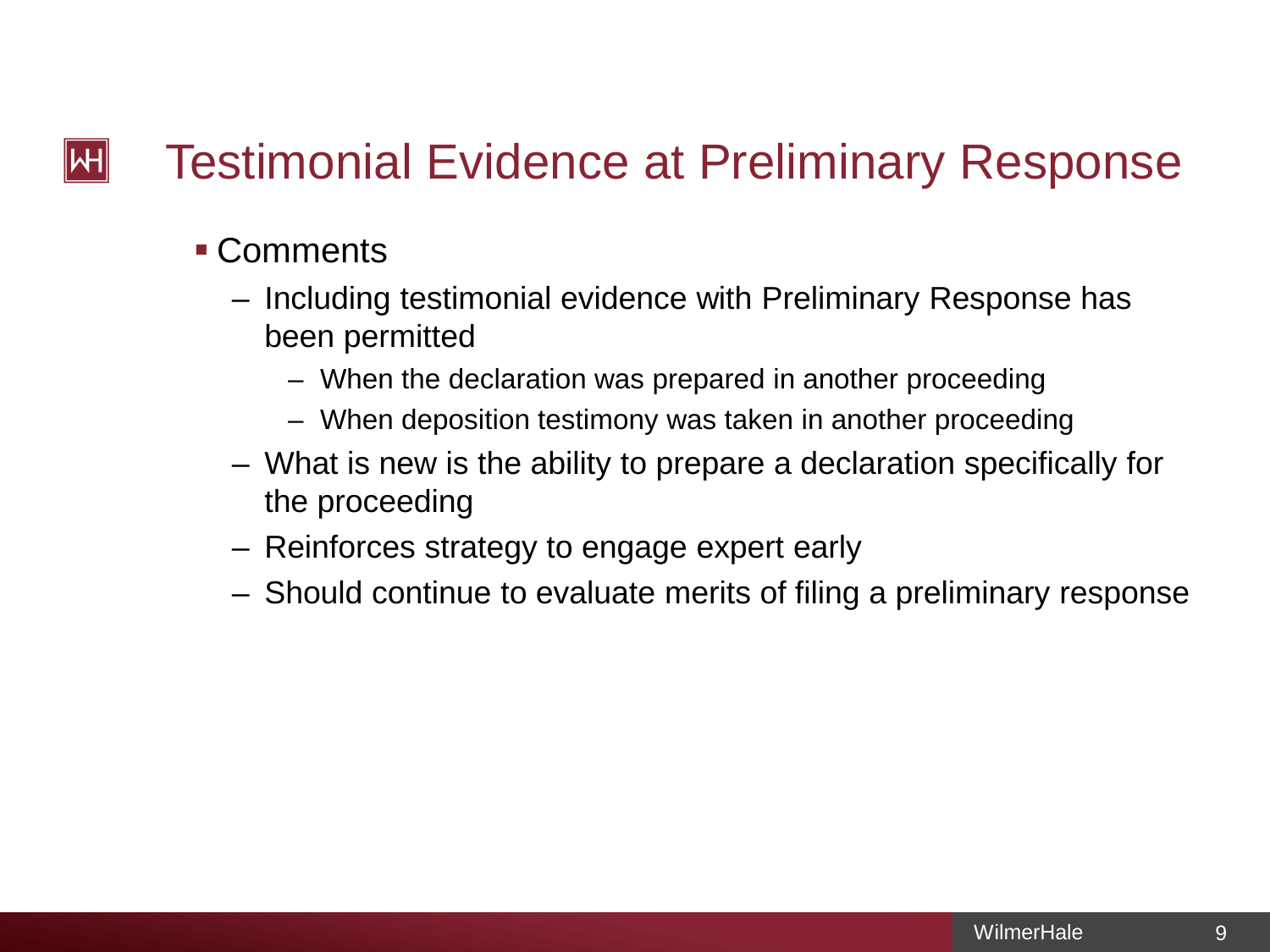## Real Party in Interest Issues  $\left\Vert \mathsf{H}\right\Vert$

- Office set forth its view that the issue can be raised throughout proceeding
	- Standing issue according to Office
- Office indicated it recognizes that the issue should be addressed early
	- Balance of fairness and efficiency important
- Office will consider patent owner delay in raising as one of the consideration in granting additional discovery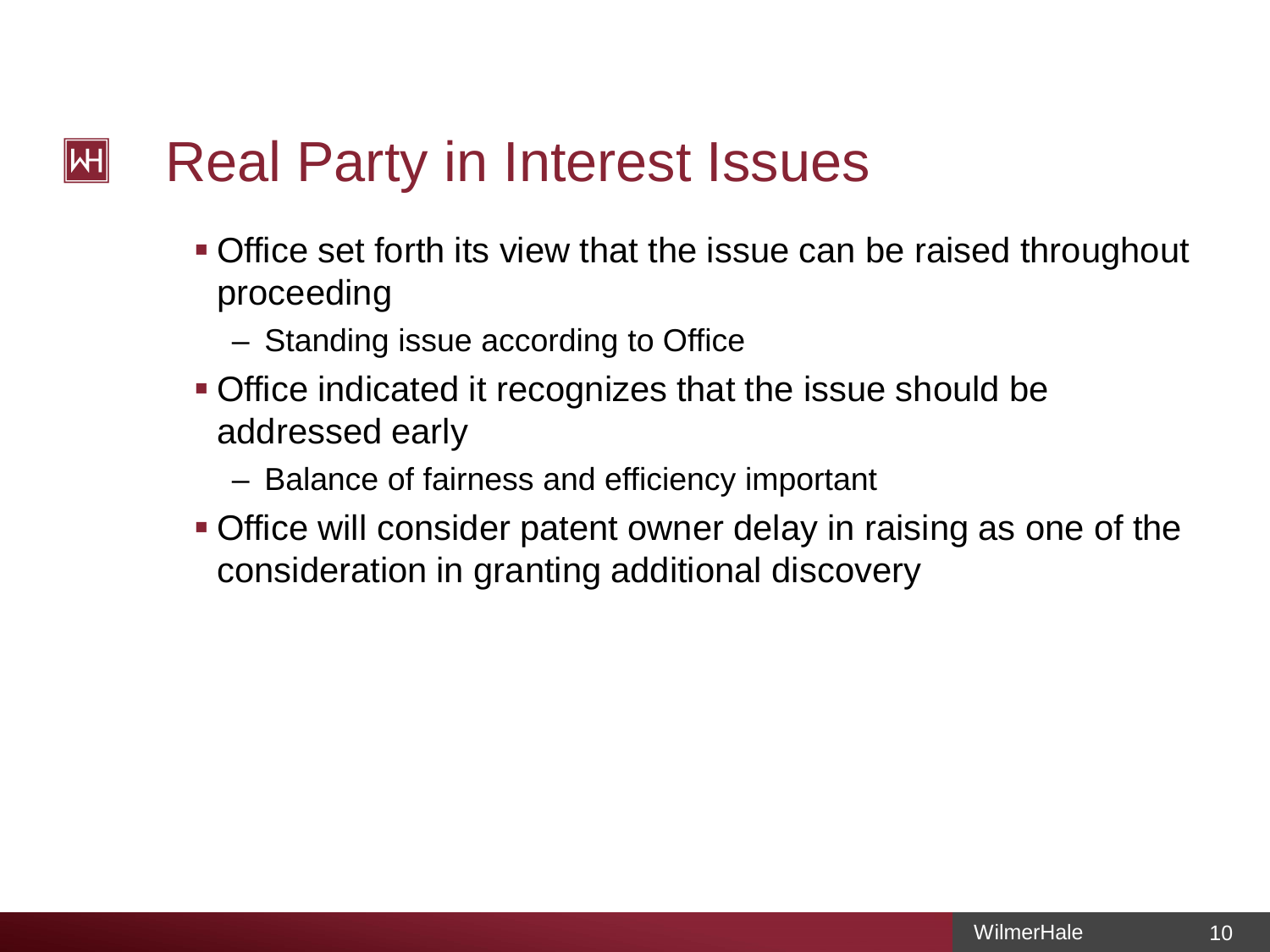## Real Party in Interest Issues  $\left\Vert \mathsf{H}\right\Vert$

- Office stated that it will be amending the Trial Practice Guide regarding Real Party in Interest
- **Office believes it is precluded by statute from allowing** correction of Real Party in Interest except in case of clerical error
- Comments
	- Pursue inquiry into the issue early
	- Consider alternative forums for obtaining relevant evidence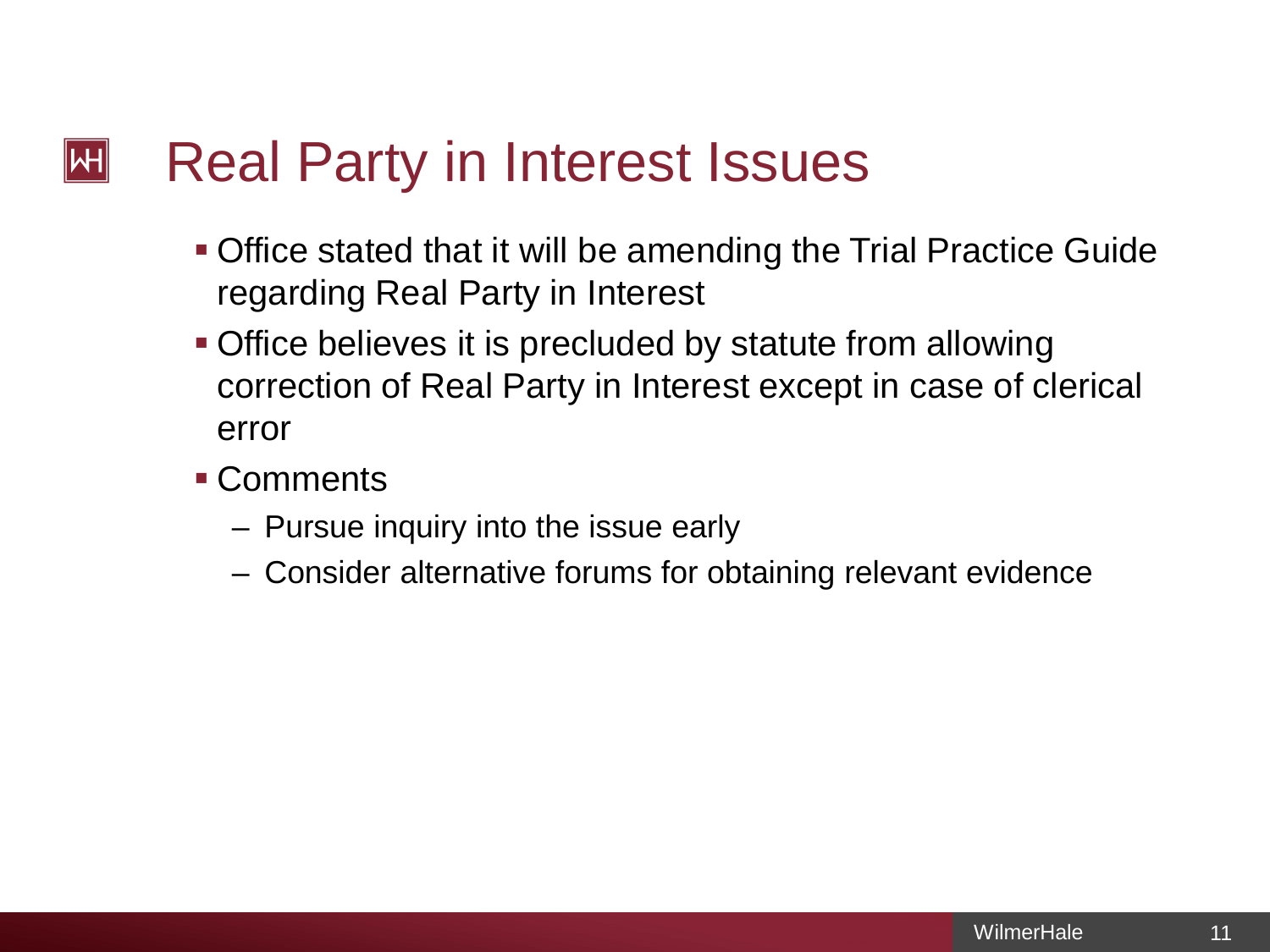# Change from Page Count to Word Count  $\mathsf{|\mathsf{H}|}$

- **Proposed for petition, patent owner responses and Reply**
- **Applies to both petitioner and patent owner**
- Would allow additional figures to assist in explanation
- Would make use of claim charts more flexible

12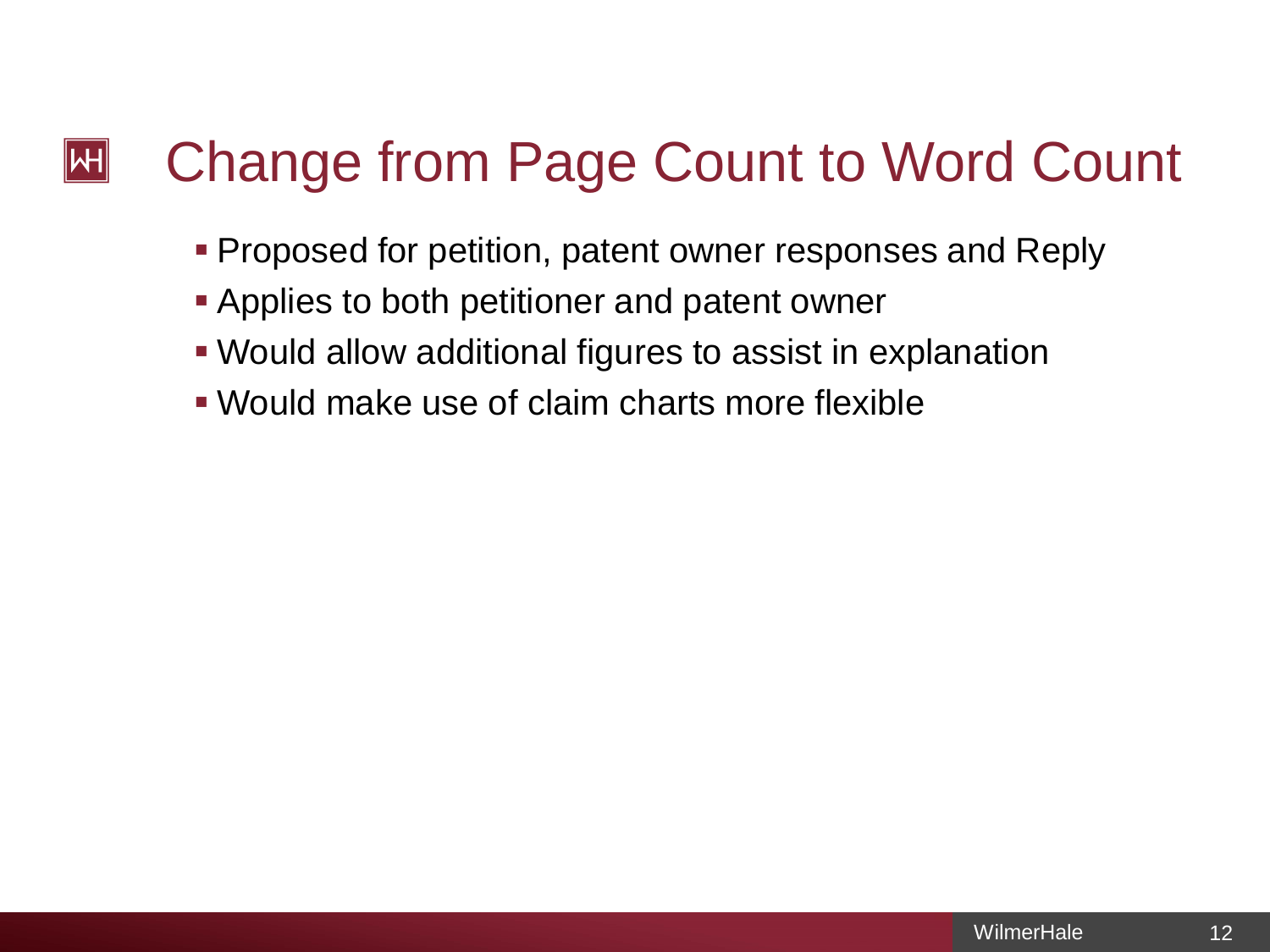# Change from Page Count to Word Count  $|\mathsf{H}|$

- Petition
	- IPR: 14,000 words
	- CBM: 18,700 words
- **Patent Owner Response** 
	- Same as petition
- Reply
	- 5,600 words

37 C.F.R. § 42.24 (proposed)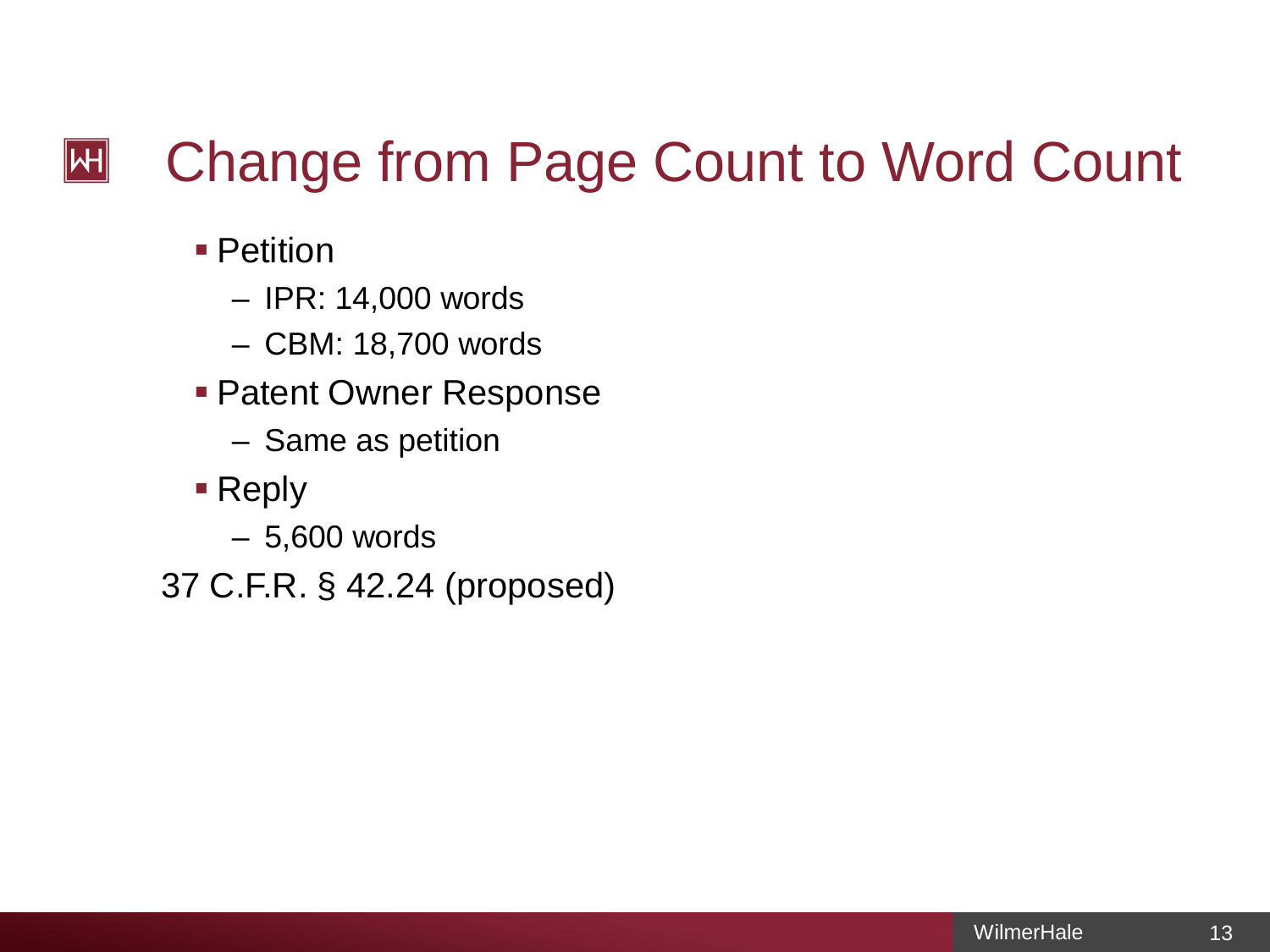## Broadest Reasonable Interpretation  $\mathsf{I}\mathsf{H}\mathsf{I}$

- Retains Broadest Reasonable Interpretation (BRI) standard
	- The Office believes the Federal Circuit authorized the PTO to maintain BRI for unexpired patents in *In re Cuozzo Speed Techs., LLC*, No. 2014-1301, 2015 WL 4097949, at \*7-8 (Fed. Cir. July 8, 2015) decision
- **Office addresses the issue for expired patents** 
	- For patents that will expire before issuance of an Final Written Decision, the Office will continue to apply the *Phillips v. AWH Corp.*, 415 F.3d 1303 (Fed. Cir. 2005) standard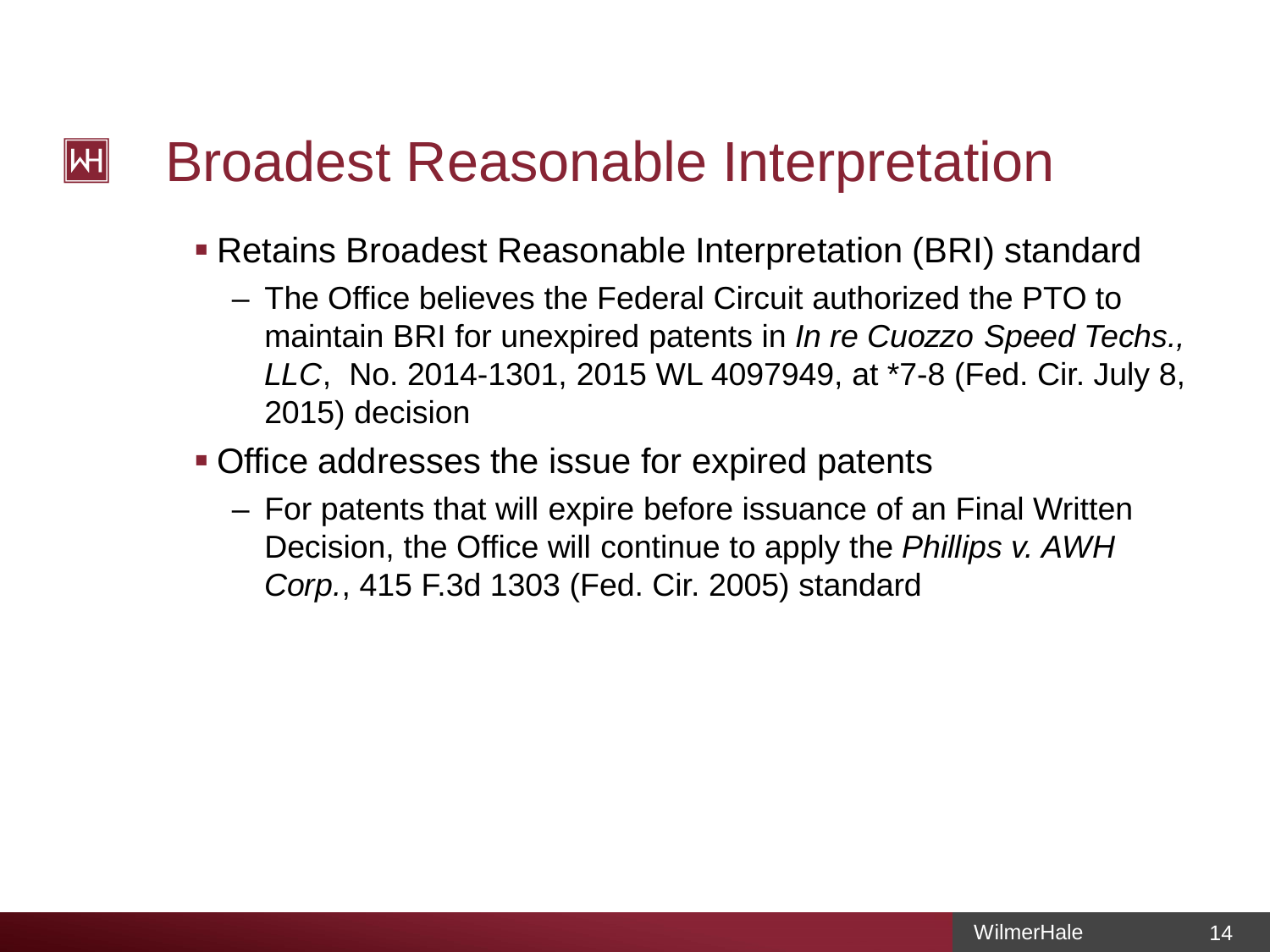## Broadest Reasonable Interpretation  $\left\Vert \mathsf{H}\right\Vert$

- **BRI will continue to be the subject of debate**
- Change to the standard will likely not come by way of PTO
- Continue evaluating issues under both standards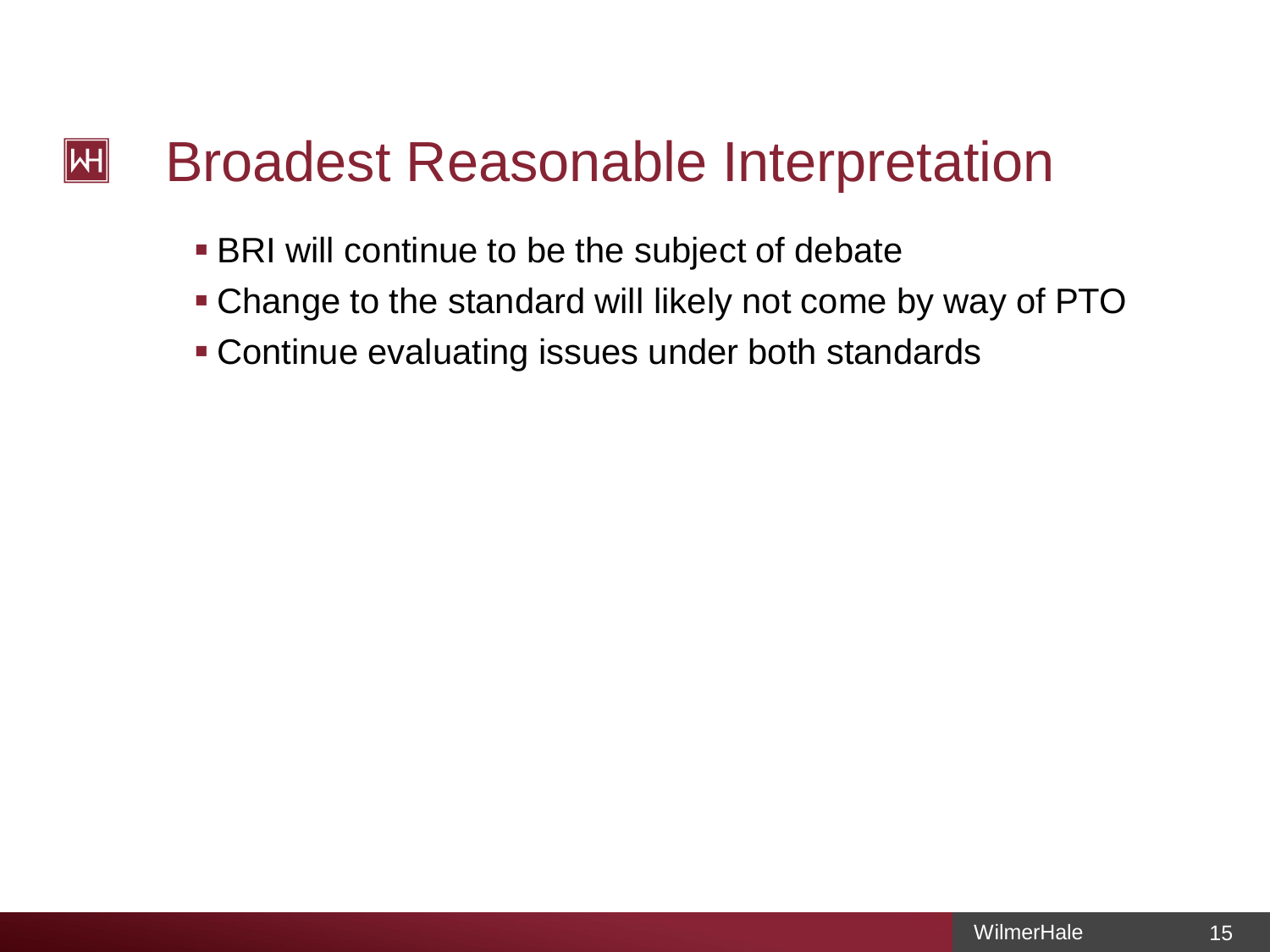## Motions to Amend  $\left\Vert \mathsf{H}\right\Vert$

- The Office will maintain the practice as outlined in *Idle Free Systems,* Case IPR2012-00027 (PTAB July 11, 2013) Paper 26 (informative)
- Clarified in *MasterImage 3D v. RealD, Inc.*, Case IPR2015- 00040, slip op. at 1-3 (PTAB July 15, 2015) Paper 42
- There will likely be additional clarifications over time
- If does not appear that the existing amendment practice is something that the Office will be likely to change substantially in the near future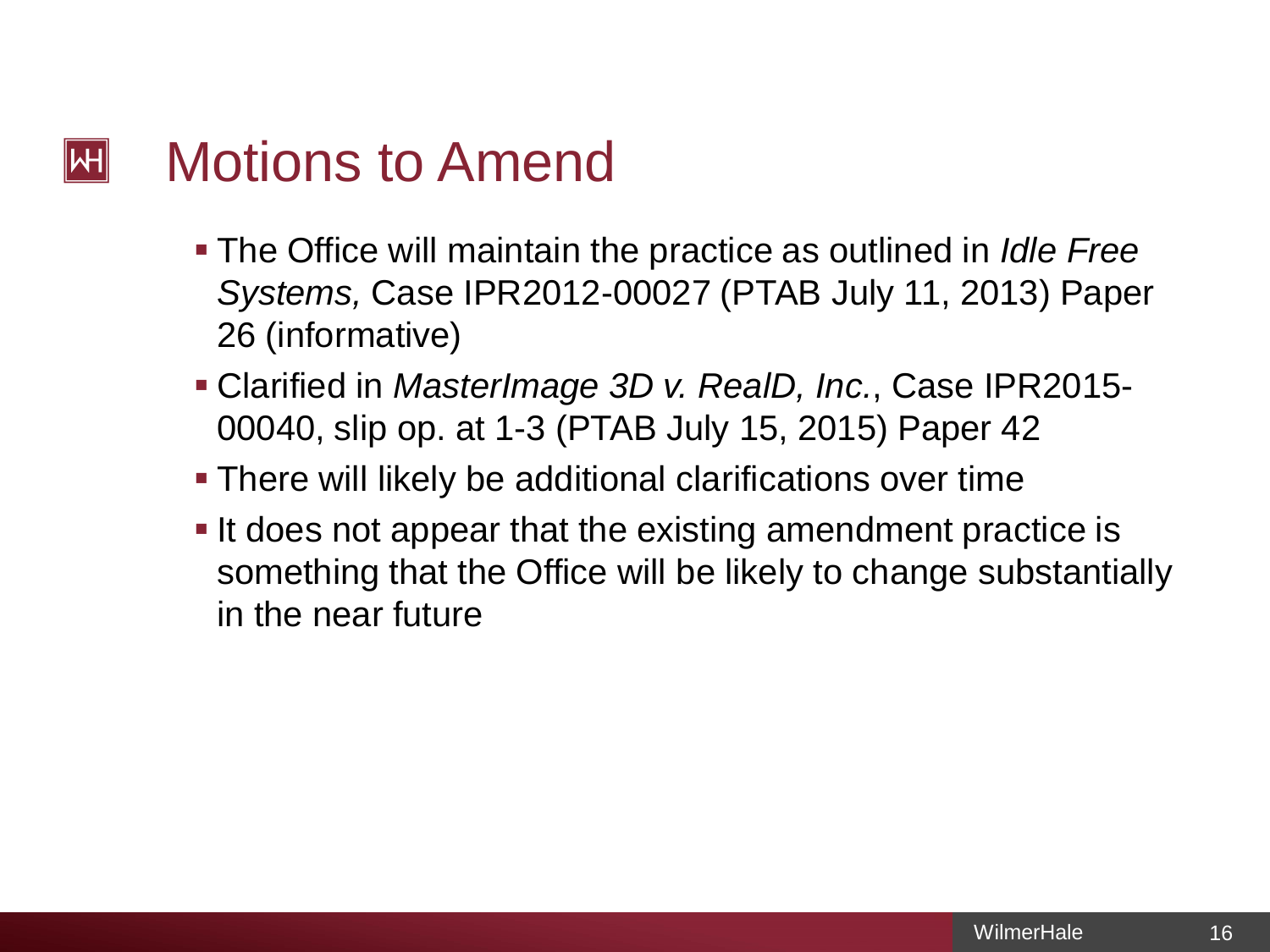## Additional Discovery  $\left\Vert \mathsf{H}\right\Vert$

- Office will continue to apply five factors from *Garmin v. Cuozzo*, IPR2012-00001:
	- More than a possibility and mere allegation
	- Litigation positions and underlying basis
	- Ability to generate equivalent information by other means
	- Easily understandable instructions
	- Requests not overly burdensome to answer
- **Fifth factor will also consider burden to the schedule of the** proceeding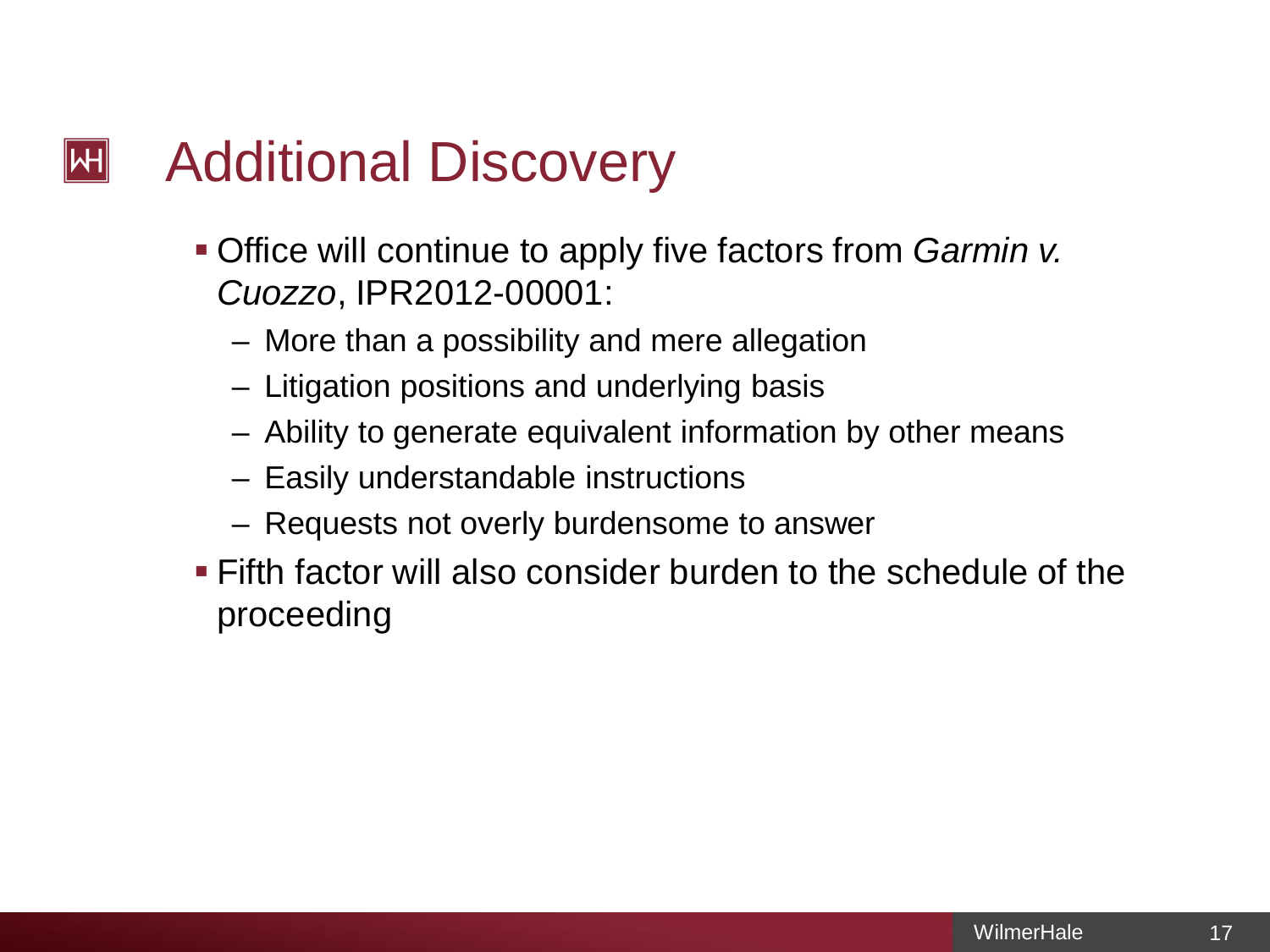# $|\mathsf{H}|$ Additional Discovery

- Guidance
	- Try to reach agreement with the other side
	- Make requests narrow
	- Consider *Garmin* factors before making request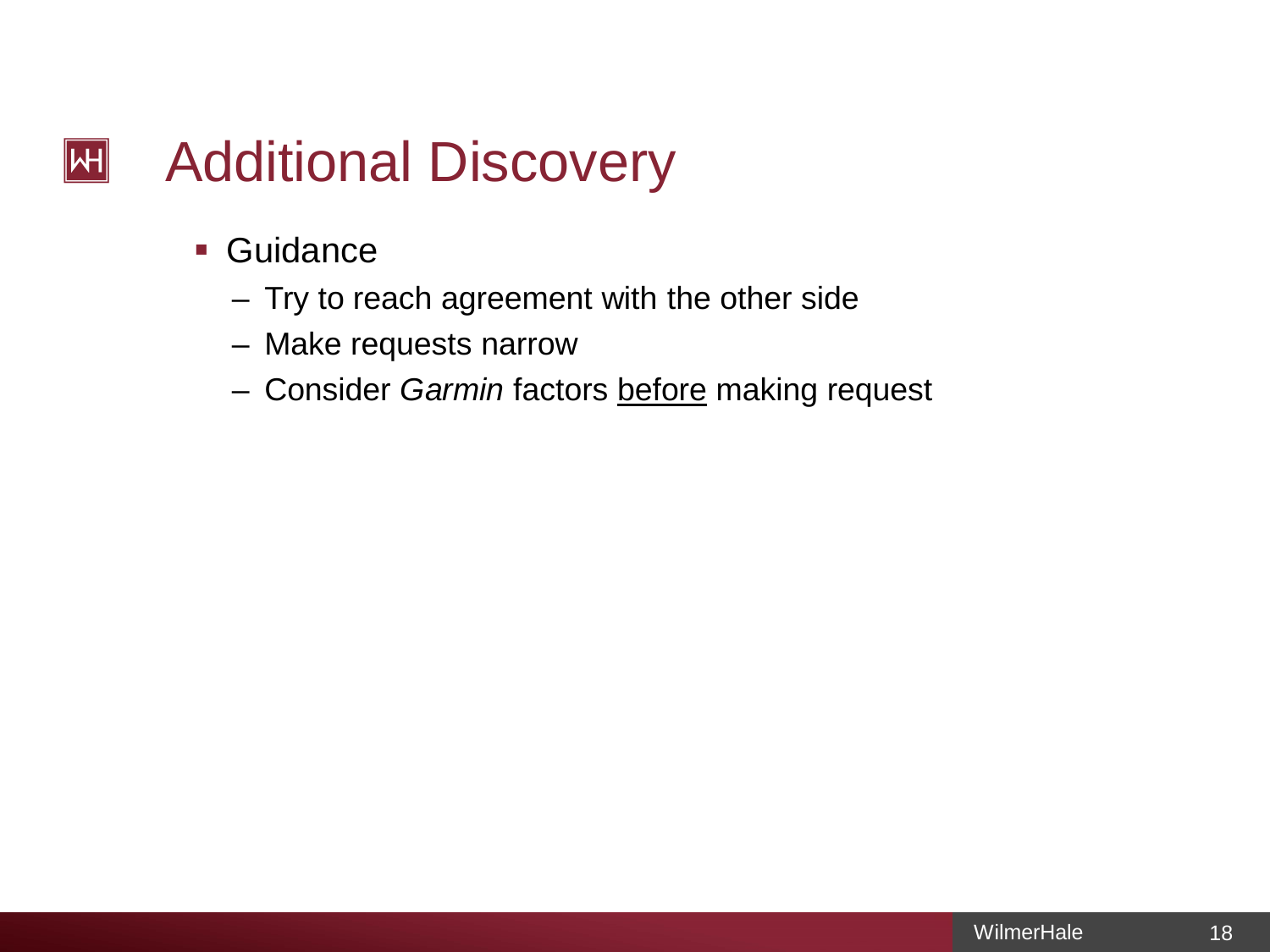

- Factors from *Garmin v. Cuozzo*, IPR2012-00001 (Mar. 5, 2013) will continue to apply
- A "conclusive" showing of nexus between the claimed invention and the information being sought is not required for discovery
	- But some showing of nexus is mandatory
- **Office declined to adopt a mandatory rule regarding discovery** on secondary considerations issues, but will entertain need for such discovery on a case-by-case basis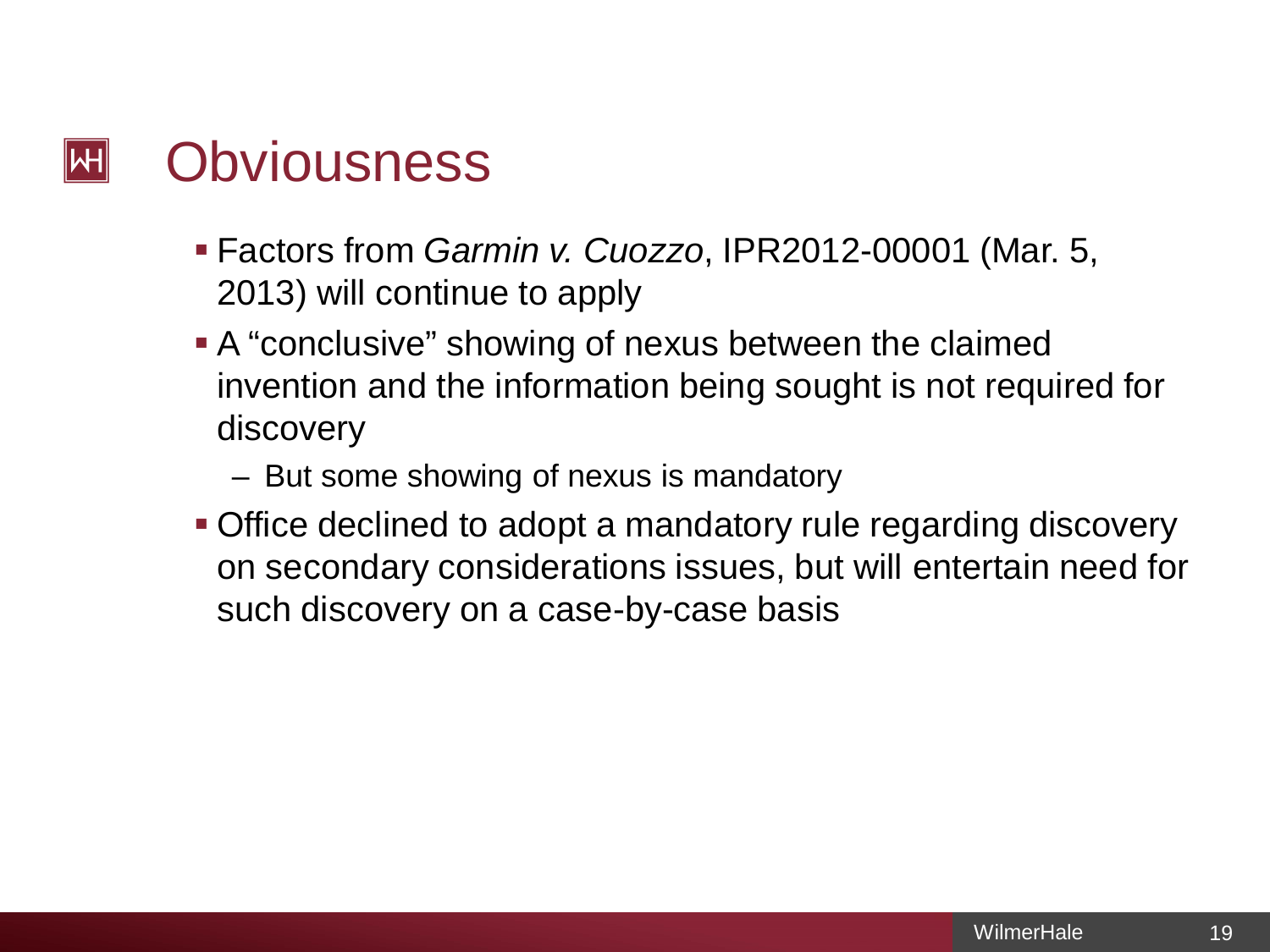## Multiple Proceedings  $\left\Vert \mathsf{H}\right\Vert$

- Office finds that no revision to the rules for managing multiple proceedings that involve the same patent claims is necessary at this time
	- Will continue to be a case-by-case determination
- **Office has discretion to manage multiple proceedings by** tailoring the solution to the unique circumstances of each case
- Office declined to enumerate the factors that it will consider in deciding whether to stay, transfer, consolidate, or terminate an additional proceeding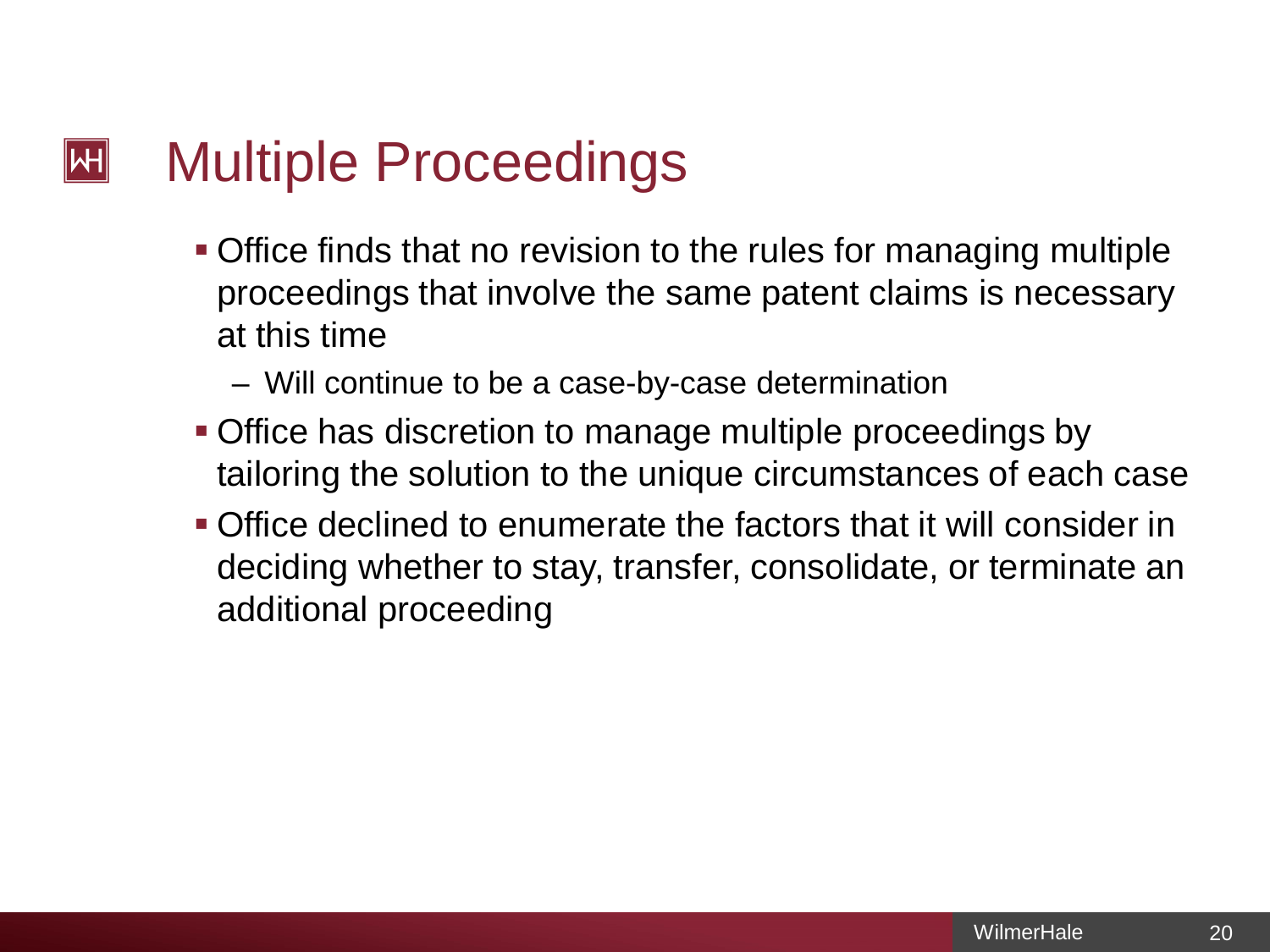

- **Oral testimony will not be norm**
- **Permitted when circumstances warrant**
- **Notice of oral hearing content**
- **Additional guidance in future**

21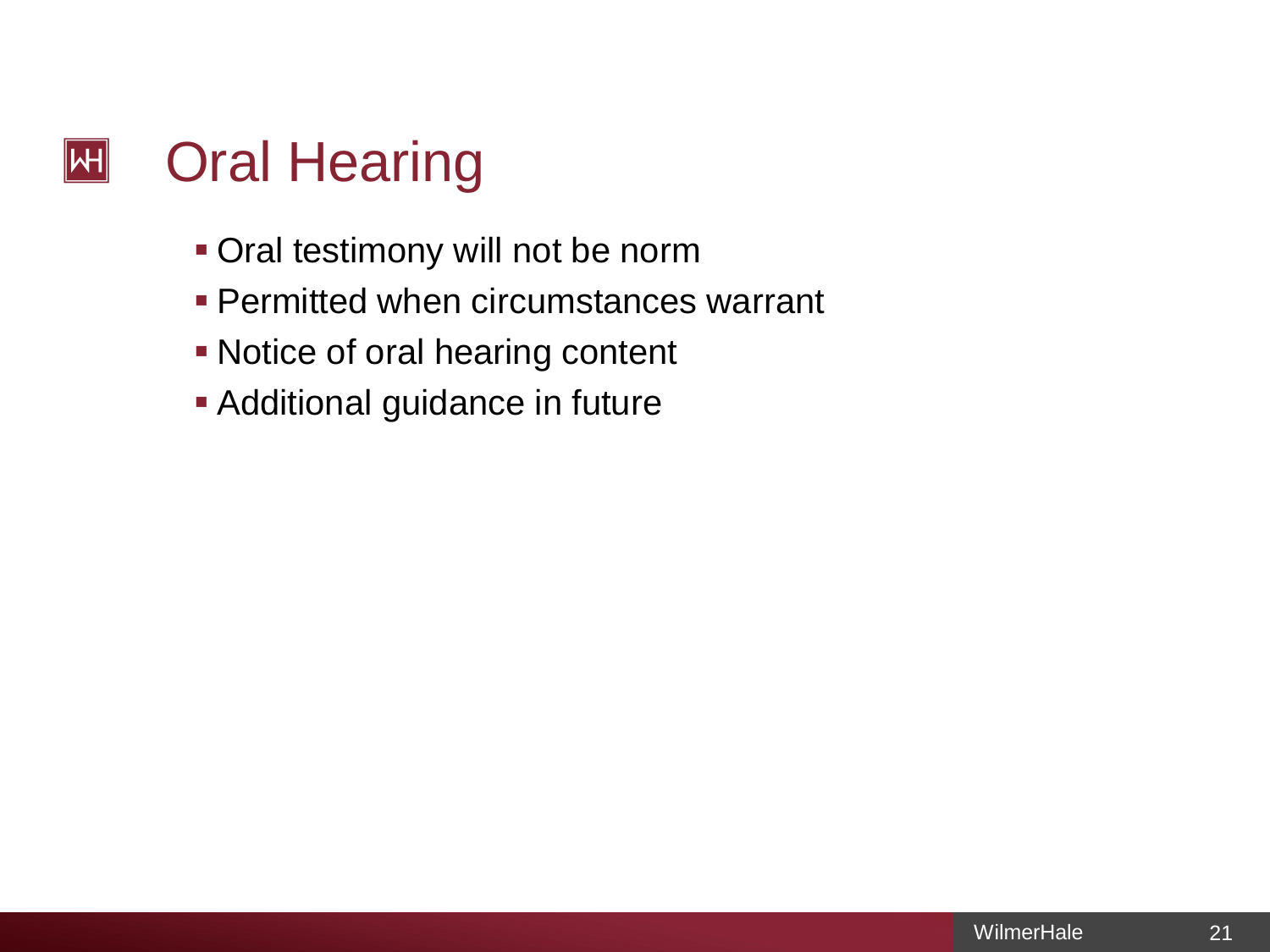# Institution on Some But Not All Claims  $\left\Vert \mathsf{H}\right\Vert$

- Commenters expressed concern that petitioners have no redress for grounds on which the PTO chooses not to institute
	- Decision on Institution in not appealable
	- Grounds denied at Decision on Institution are not reflected in Final Written Decision
- Board will continue to use partial institution
- Question remains regarding status of grounds denied as redundant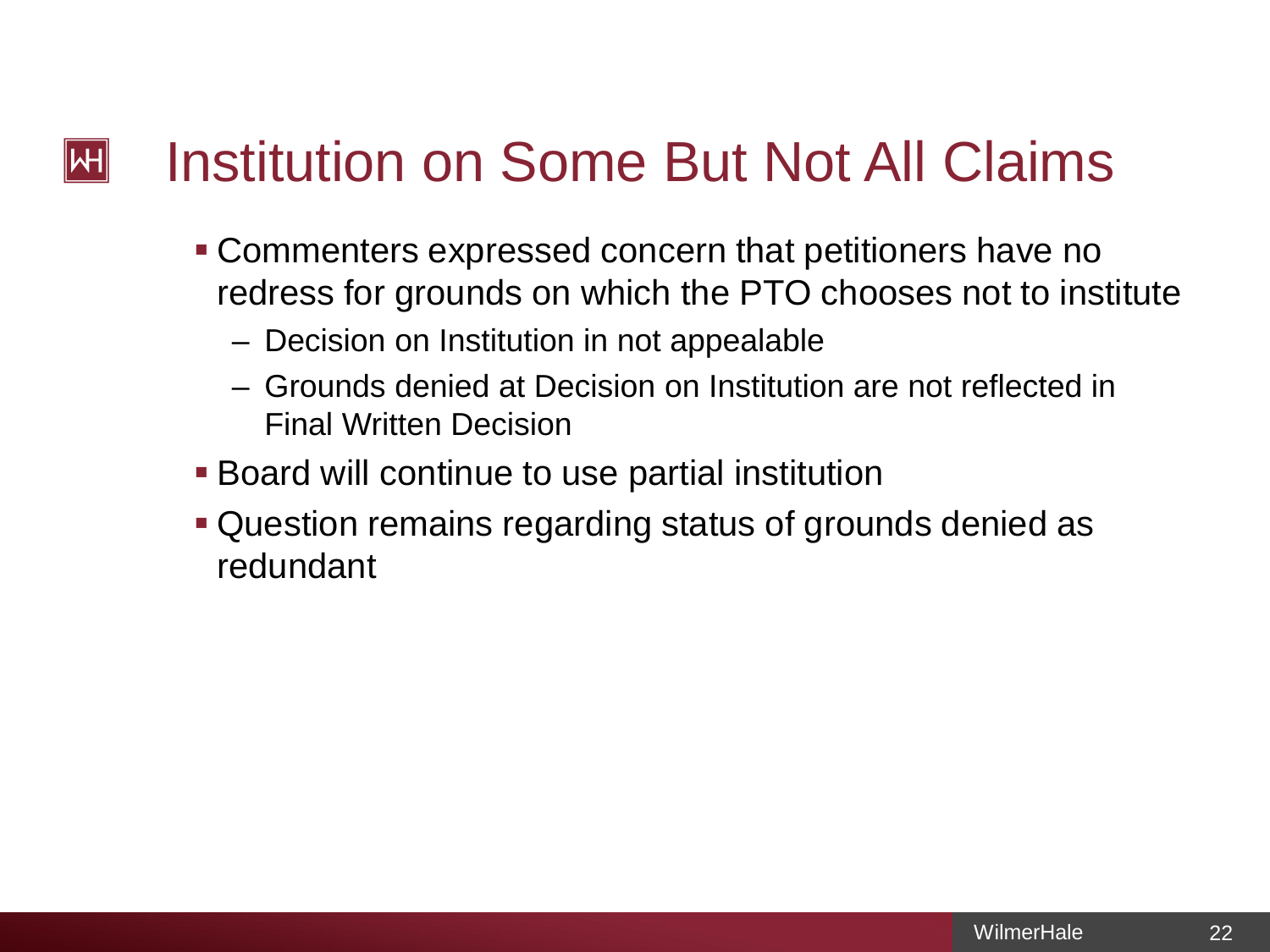

- Notice published August 25, 2015 seeks input on a proposed pilot program
	- To assess whether the efficiency of the Office can be improved
	- By assigning a single APJ to make the determination whether to institute trial
- The purpose of the proposed pilot program is to assess whether a pilot program should be conducted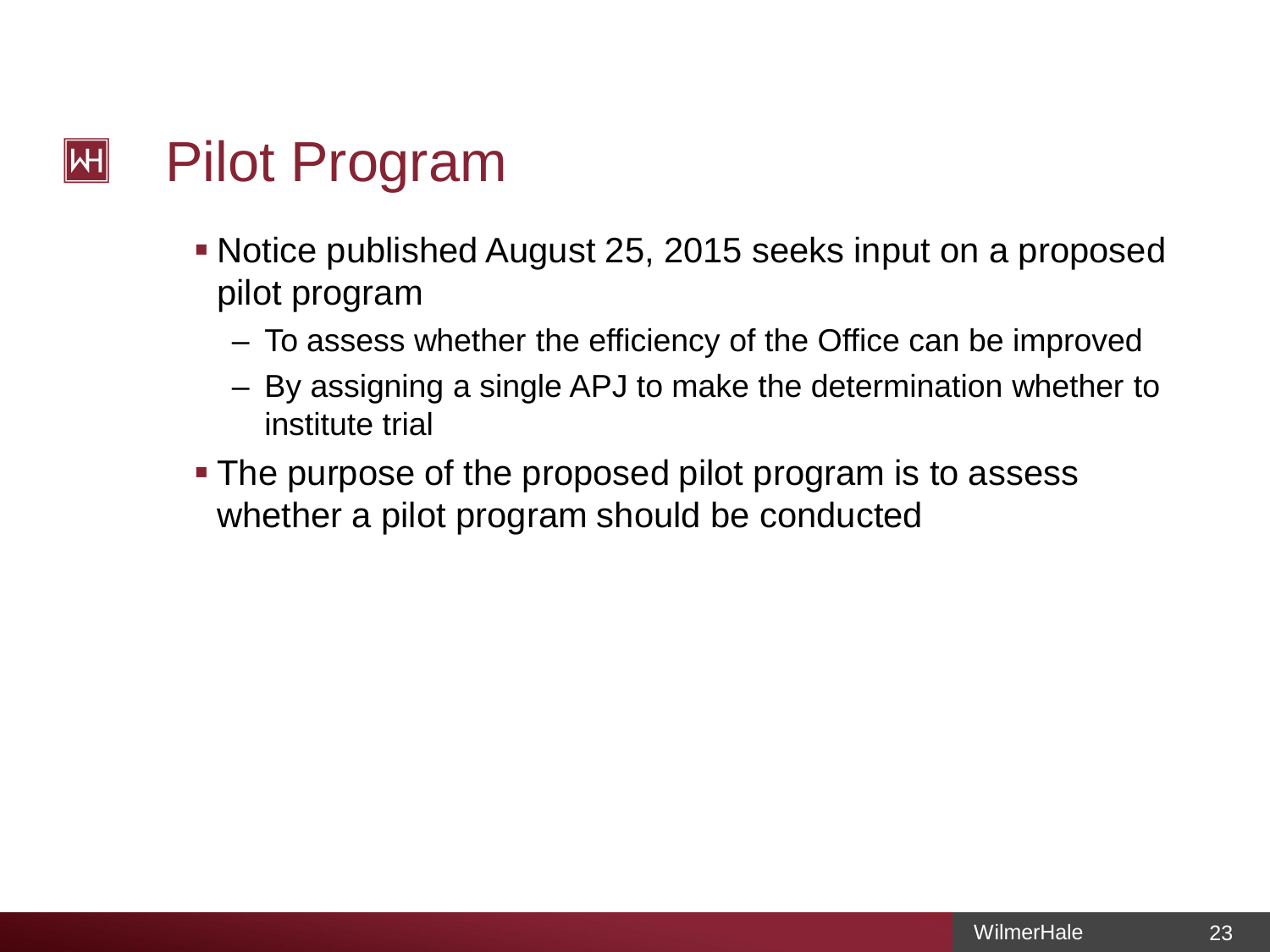

- **The current procedure** 
	- Have three APJs make the determination of whether to institute trial
	- At least three judges, typically the same three APJs, continue through the trial and author the Final Written Decision
- The patent statute mandates that at least three APJs author the final written decision but does not mandate that the other determinations be made by three APJs, See 35 U.S.C. § 6c
	- Pilot program
	- Practitioners would not be able to request to be a part of the pilot program
	- Only *inter partes* review proceedings would be included
- **Deadline for Comments October 26, 2015**

24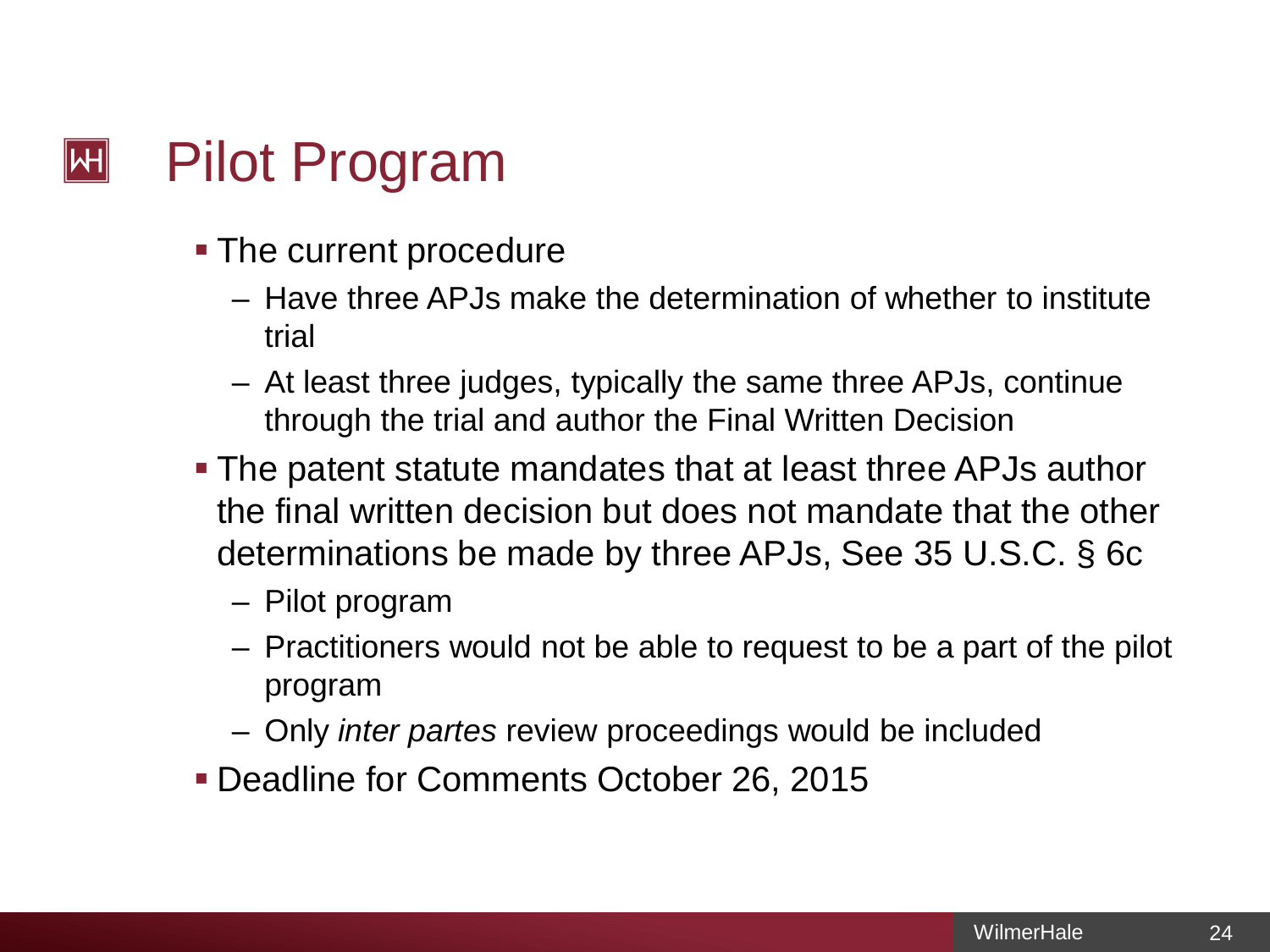

# **David L. Cavanaugh**

Partner and Chair, Post-Grant Patent Proceedings Group +1 202 663 6025 david.cavanaugh@wilmerhale.com

**Gregory H. Lantier**

Partner Intellectual Property Litigation +1 202 663 6327 gregory.lantier@wilmerhale.com

*\*WilmerHale has been accredited by the New York State and California State Continuing Legal Education Boards as a provider of continuing legal education. This program is being planned with the intention to offer CLE credit in California and non-transitional CLE credit in New York. This program, therefore, is not approved for New York newly admitted attorneys. WilmerHale is not an accredited provider of Virginia CLE, but we will apply for Virginia CLE credit if requested. The type and amount of credit awarded will be determined solely by the Virginia CLE Board. Please note that no partial credit will be awarded. Attendees requesting CLE credit must attend the entire program.*

**WilmerHale**